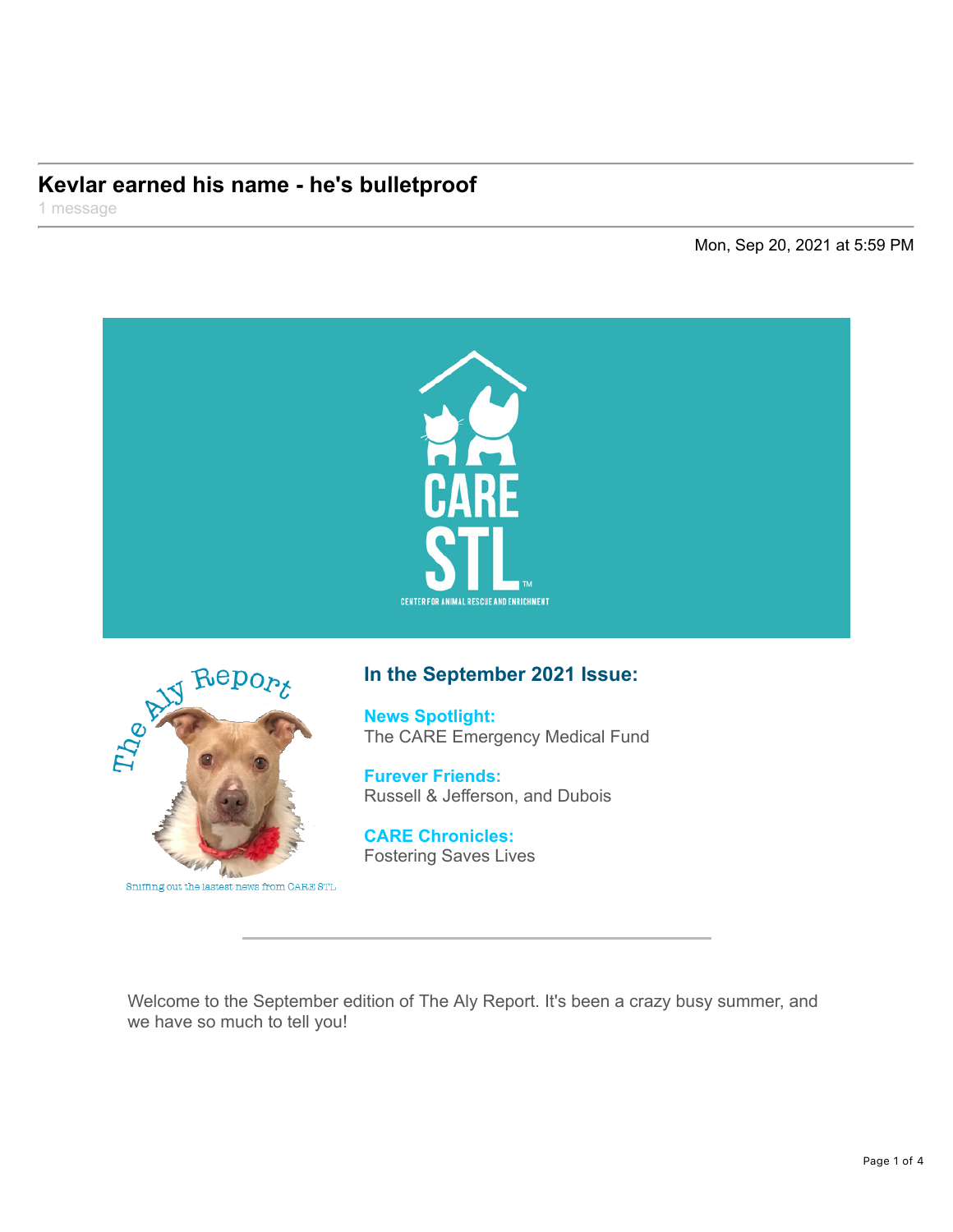

## **Do you know what it takes to save a life?**

Kevlar earned his name for being bullet proof. On Friday we admitted 16 dogs at once. It was a madhouse. The last of those 16 was Kevlar. We responded to a call that a dog was seen lying in the road and we immediately went to pick him up. We found that not only had he been hit by car, but he had also been shot in the front leg.

We immediately sent him to the emergency clinic for surgery. We were not sure if he would make it. We were sure that if he did, he was going to lose his leg. The veterinary staff worked their magic and he is going to pull through! His leg may also be saved. Things are looking up for Kevlar.

On Sunday, Nellie joined Kevlar at the emergency hospital. She was brought to CARE STL by a good samaritan that found her sick, wondering the alleys of St. Louis. Initial examination showed that she had a prong collar embedded in her neck. It had been there for so long that the prongs had started to rust off, causing infection in her neck. Her prognosis is good, and after intensive medical treatment at the emergency hospital she came back to Care STL with Kevlar, where will take care of her until she is well, and we find a loving home for her.



Kevlar returns to CARE STL after emergency surgery

Kevlar's injured front leg Nellie on her way to

CARE STL after being rescued

The embedded prong collar in Nellie's neck

You have answered every call and today we want to tell you about our CARE Emergency Medical Fund, which helps animals like Kevlar.

The CARE Emergency Medical Fund exists to treat conditions that require specialist diagnostics, treatments and surgeries, and intensive monitoring, that our clinic is not equipped to treat.

We are full. We are stretched. Yet, the animals keep coming to us for help and hope of a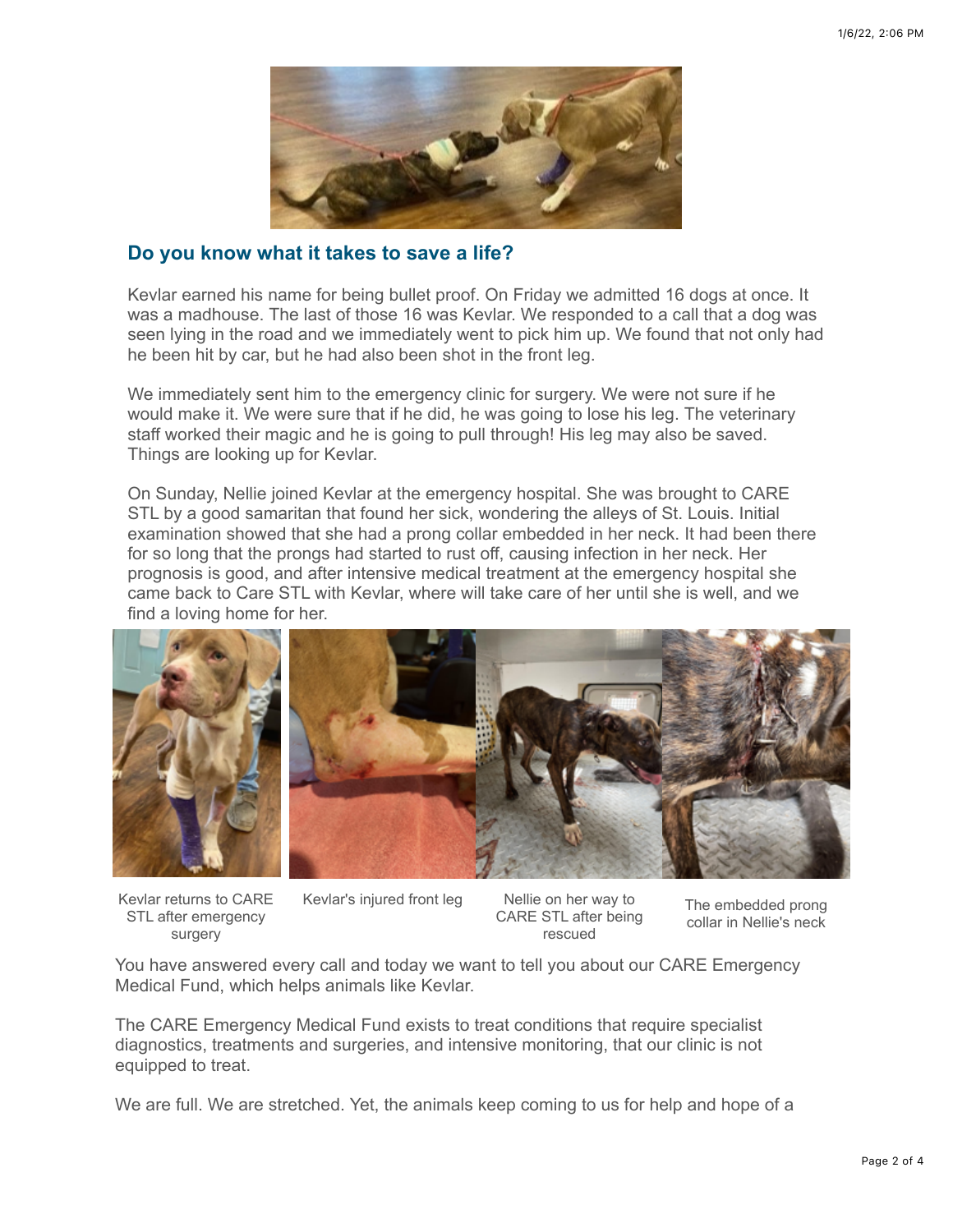better life. Many of them come to us with complex serious medical issues – we treat them with the same level of love, care and commitment to healing emotionally, mentally and physically. We budget approximately \$15,000 per year for these services. With the high number of intakes for 2021 so far, we have spent \$51, 283 from the CARE Emergency Medical Fund.

Kevlar's treatment has withdrawn \$2,100 from the Emergency Medical Fund so far, and Nellie's treatment has come to \$1,100.

With a donation to the CARE Emergency medical fund today, you will save lives. for your content.

**[Donate Now](https://u23028183.ct.sendgrid.net/ls/click?upn=a7M9tupuA3V3TSmgAnAg6dmjO9xDARkvjOcssq66Q9tvp6xH00QoA2W996Y4INC3sNDvSE7NNpN6w6fNzkTemQ-3D-3D0Uhe_DDU7xl9rzvyPQyt3hm-2Fav-2Bg1qGJL6lH4VhEQXPt4Q1udS9ihtFGlgIOCN4hKbDYHKfLwV6YgLnYGPAco2gTPW12FFR534R0rgUHEjCbGeBGfeLOcbTEMspUfRJtV7urXJylxR9Hvf9H1YrwUoHkDFgAws4KQuc2cmIJ0ogJL5-2FOWBdkvBWKgp7L2-2FOAioDh0Cxq3Y2iD1pxWHFQGAg-2BiTFoN0a42QrJ0hPOwuyZtO2xouuALvbJIdRx7n5uq-2FtShVJSy751H1Z-2BjEnjQ82NPp4SrZPlojXjS01xQL6tQKcdBFC-2F0CruBilpYNsGEhvsXWLAYVrqYmgDqUIBZRuPu6s0IGd1Ipgxt1A7pnAy3PQO0QneEaeJhzPMtFFwbnTG7)**

## **Furever Friends Matchmaking:** Russell & Jefferson, and Dubois



## **Russell & Jefferson** (kittens, male/female)

Russell and Jefferson have come a LONG way from the teeny, sickly kittens who came into the shelter 2 months ago. Thanks to the love and care of foster parents, they are healthy, socialized, and ready for adoption!

Foster mom thinks it will be best if they are adopted together since Russell (male) is still a bit shy and looks to his sister Jefferson for comfort. The kittens love to watch YouTube videos for cats on the iPad and play with toys. They also "help" foster mom when she works from home, providing endless distractions from the task at hand.

4 months old, A D O R B S A pair of kittens' adoption fee is \$75

## **Dubois** (dog, male)

Dubois is another animal we're featuring today who has blossomed in a foster home. Visibly depressed at the shelter, he transformed into a happy, grateful dog in a foster home. "Doobie," as he's affectionately called by his foster mom, is potty trained and non-destructive when left alone in the home. He does like to make nests in his foster mom's bed, getting the sheets and pillows just right. That's the kind of turndown service we can appreciate!

6.7 y/o, 70 pounds C O M P A N I O N All animals' adoption fees are half price